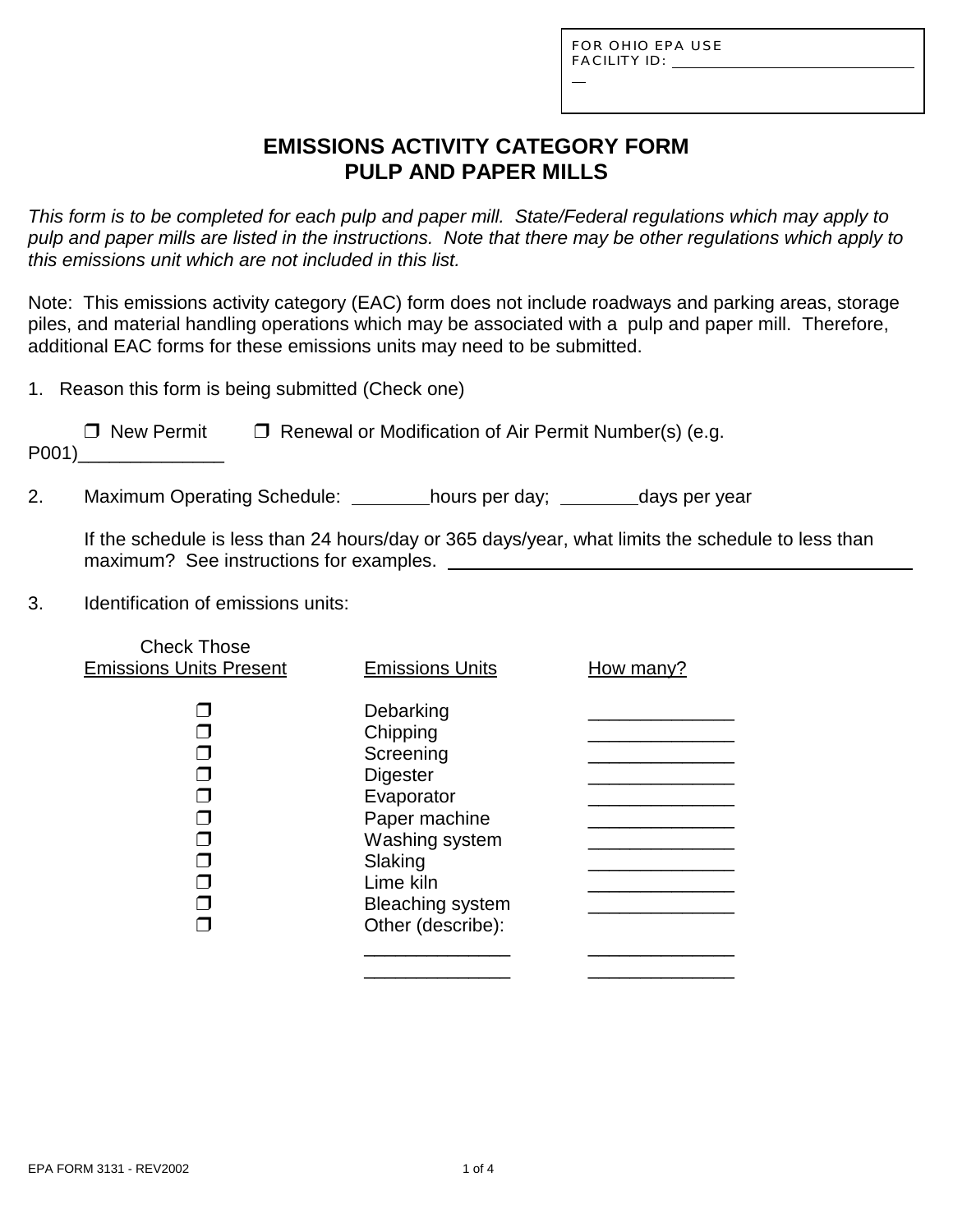# 4. Wood yard process data:

| <b>Process Operation</b> |                       | Maximum rate<br>(tons/hour) | Maximum rate<br>(tons/year) |
|--------------------------|-----------------------|-----------------------------|-----------------------------|
| Log debarking, describe: | $\Box$ wet $\Box$ dry |                             |                             |
| Chipping                 |                       |                             |                             |
| Screening                |                       |                             |                             |
| Other:                   |                       |                             |                             |

### 5. Digester data:

| <b>Emissions</b><br>Unit $ID(s)$ | Number of<br>identical<br>units | Type of pulping<br>If sulfite, identify chemical base<br>(e.g. Kraft, sulfite - MgO) | Capacity of<br>each unit<br>(tons/hour) | Capacity of<br>each unit<br>(tons/year) | Control<br>equipment ID |
|----------------------------------|---------------------------------|--------------------------------------------------------------------------------------|-----------------------------------------|-----------------------------------------|-------------------------|
|                                  |                                 |                                                                                      |                                         |                                         |                         |
|                                  |                                 |                                                                                      |                                         |                                         |                         |
|                                  |                                 |                                                                                      |                                         |                                         |                         |

## 6. Evaporator data:

| <b>Emissions Unit</b><br>ID(s) | Number of<br>identical<br>units | Capacity of<br>each unit<br>(tons/hour) | Capacity of<br>each unit<br>(tons/year) | Control<br>equipment ID |
|--------------------------------|---------------------------------|-----------------------------------------|-----------------------------------------|-------------------------|
|                                |                                 |                                         |                                         |                         |
|                                |                                 |                                         |                                         |                         |
|                                |                                 |                                         |                                         |                         |
|                                |                                 |                                         |                                         |                         |

# 7. Paper machine data:

| <b>Emissions Unit</b><br>ID(s) | Number of<br>identical<br>units | Capacity of<br>each unit<br>(tons/hour) | Capacity of<br>each unit<br>(tons/year) | Control<br>equipment ID |
|--------------------------------|---------------------------------|-----------------------------------------|-----------------------------------------|-------------------------|
|                                |                                 |                                         |                                         |                         |
|                                |                                 |                                         |                                         |                         |
|                                |                                 |                                         |                                         |                         |
|                                |                                 |                                         |                                         |                         |

8. Washing system data: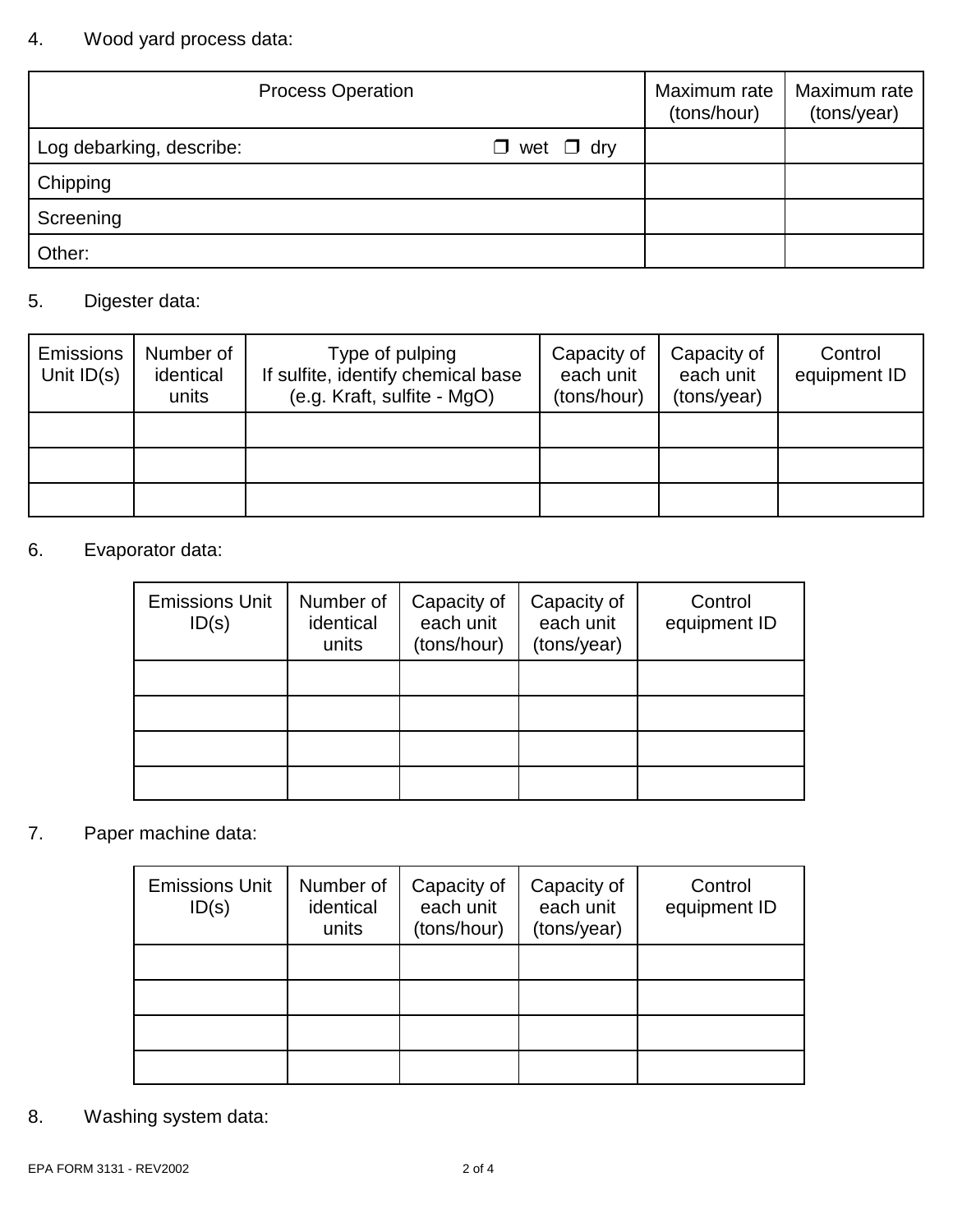| <b>Emissions Unit</b><br>ID(s) | Number of<br>identical<br>units | Capacity of<br>each unit<br>(tons/hour) | Capacity of<br>each unit<br>(tons/year) | Control<br>equipment ID |
|--------------------------------|---------------------------------|-----------------------------------------|-----------------------------------------|-------------------------|
|                                |                                 |                                         |                                         |                         |
|                                |                                 |                                         |                                         |                         |
|                                |                                 |                                         |                                         |                         |
|                                |                                 |                                         |                                         |                         |

### 9. Slaking data:

| <b>Emissions Unit</b><br>ID(s) | Number of<br>identical<br>operations | Capacity of<br>each unit<br>(tons/hour) | Capacity of<br>each unit<br>(tons/year) | Control<br>equipment ID |
|--------------------------------|--------------------------------------|-----------------------------------------|-----------------------------------------|-------------------------|
|                                |                                      |                                         |                                         |                         |
|                                |                                      |                                         |                                         |                         |
|                                |                                      |                                         |                                         |                         |

## 10. Lime kiln data:

| <b>Emissions Unit</b><br>ID(s) | Number of<br>identical<br>units | Capacity of<br>each unit<br>(tons/hour) | Capacity of<br>each unit<br>(tons/year) | Control<br>equipment ID |
|--------------------------------|---------------------------------|-----------------------------------------|-----------------------------------------|-------------------------|
|                                |                                 |                                         |                                         |                         |
|                                |                                 |                                         |                                         |                         |
|                                |                                 |                                         |                                         |                         |

# 11. Bleaching system data:

| <b>Emissions</b> | Chlorine or chlorinated   | Capacity    | Capacity    | Cycle time | Control   |
|------------------|---------------------------|-------------|-------------|------------|-----------|
| Unit $ID(s)$     | compound used?            | (tons/hour) | (tons/year) | (hours)    | equipment |
|                  | $\Box$ ves<br>$\sqcup$ no |             |             |            |           |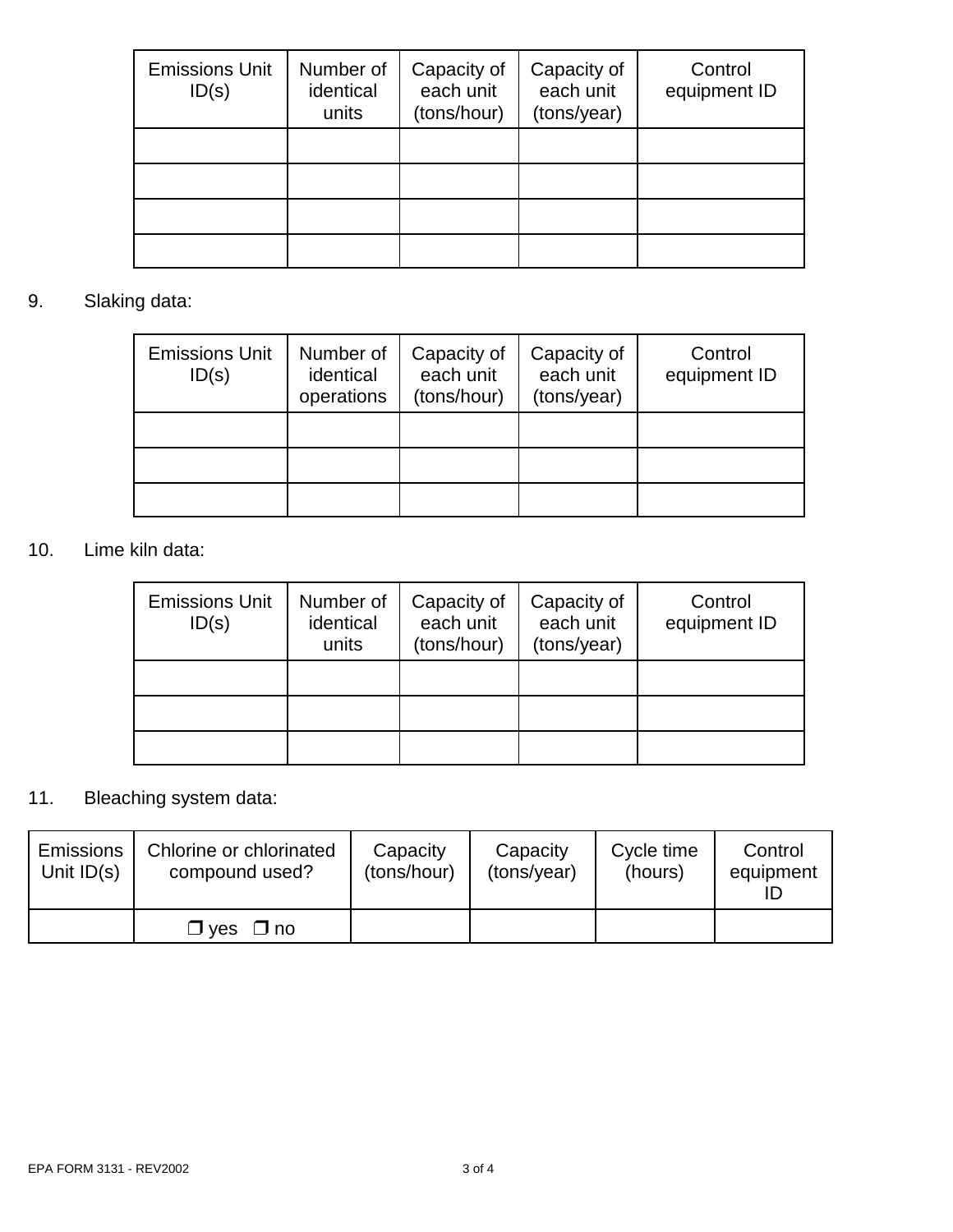| Control methods to be used for emissions from pulp and paper mills:<br>12. |  |  |  |  |  |
|----------------------------------------------------------------------------|--|--|--|--|--|
|----------------------------------------------------------------------------|--|--|--|--|--|

|                         | Capture Method | Capture<br>Efficiency | <b>Control Method</b> | Control<br>Efficiency |
|-------------------------|----------------|-----------------------|-----------------------|-----------------------|
| Debarking               |                |                       |                       |                       |
| Chipping                |                |                       |                       |                       |
| Screening               |                |                       |                       |                       |
| Digester                |                |                       |                       |                       |
| Evaporator              |                |                       |                       |                       |
| Paper machine           |                |                       |                       |                       |
| Washing system          |                |                       |                       |                       |
| Slaking                 |                |                       |                       |                       |
| Lime kiln               |                |                       |                       |                       |
| <b>Bleaching system</b> |                |                       |                       |                       |
| Other:                  |                |                       |                       |                       |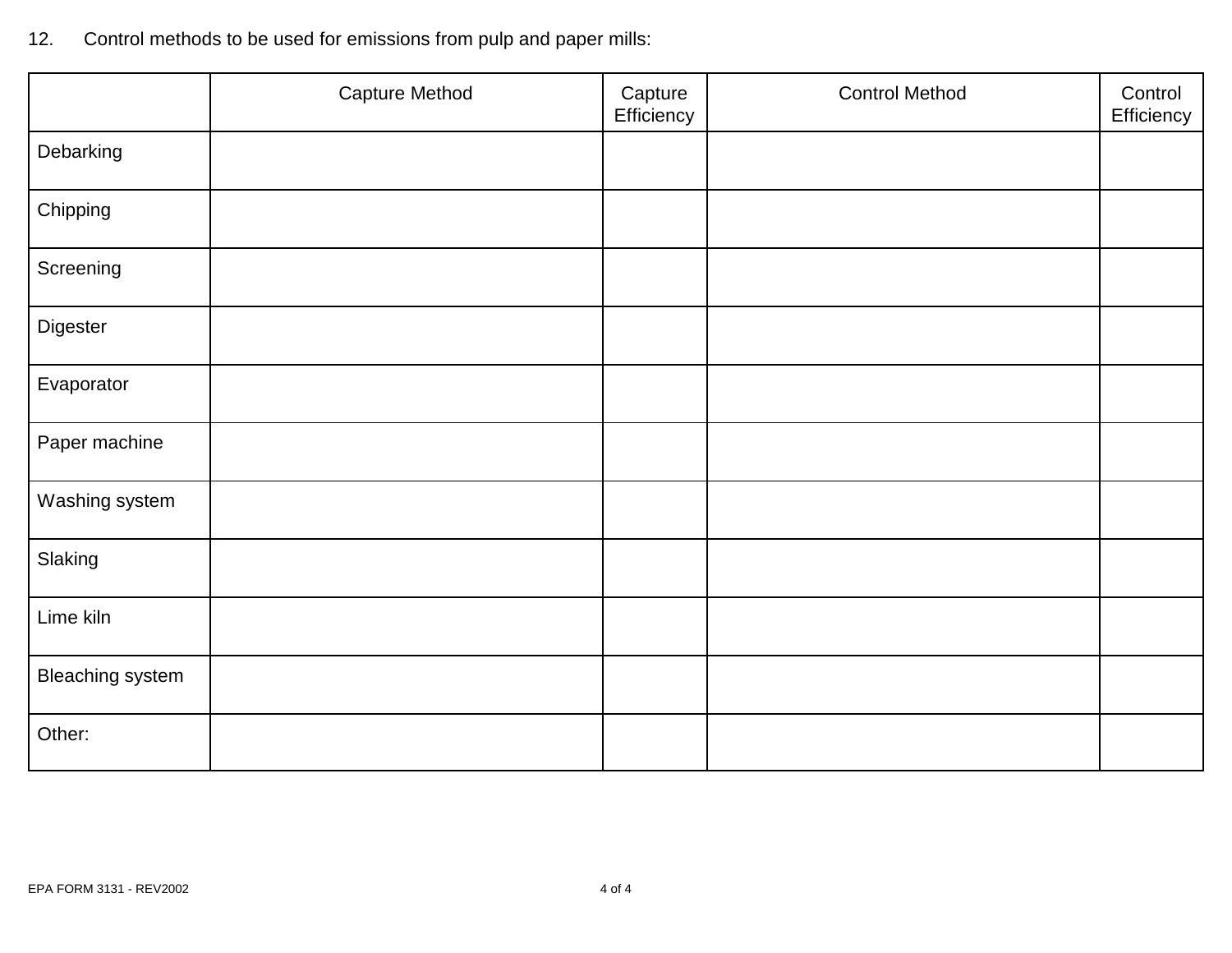## **INSTRUCTIONS FOR COMPLETION OF THE EMISSIONS ACTIVITY CATEGORY FORM FOR PULP AND PAPER MILLS**

#### **GENERAL INSTRUCTIONS:**

Provide complete responses to all applicable questions. If an item does not apply to the emissions unit, write in "Not Applicable" or "NA." If the answer is not known, write in "Not Known" or "NK." If you need assistance in understanding a question after reading the instructions below, contact your Ohio EPA District Office or Local Air Agency for assistance. Submittal of an incomplete application will delay application review and processing. In addition, the application may be returned as incomplete if all applicable questions are not answered appropriately.

#### **APPLICABLE REGULATIONS:**

*The following State and Federal Regulations may be applicable to pulp and paper mills. Note that there may be other regulations which apply to this emissions unit which are not included in this list.*

| Federal: | 40 CFR 60, (NSPS) Subparts A, BB (Kraft Paper Mills)<br>40 CFR 63, (MACT) Subparts A, S, MM (Pulp and Paper)                                                                                                                                                                                              |
|----------|-----------------------------------------------------------------------------------------------------------------------------------------------------------------------------------------------------------------------------------------------------------------------------------------------------------|
| State:   | OAC rule 3745-31-02 (Permit to Install)<br>OAC rule 3745-31-05 (Best Available Technology)<br>OAC rule 3745-35-02 (Permit to Operate)<br>OAC rule 3745-17-07 (Visible Particulate Emissions)<br>OAC rule 3745-17-08 through -11 (Particulate Emissions)<br>OAC rule 3745-18-06 (Sulfur Dioxide Emissions) |

If you would like a copy of these regulations, contact your Ohio EPA District Office or Local Air Agency. State regulations may also be viewed and downloaded from the Ohio EPA website at http://www.epa.state.oh.us/dapc/regs/regs.html. Federal regulations may be viewed and downloaded at http://www.epa.gov/docs/epacfr40/chapt-I.info/subch-C.htm.

### **CALCULATING EMISSIONS:**

Manufacturers of some types of emissions units and most types of control equipment develop emissions estimates or have stack test data which you can request. Stack testing of the emissions may be done. Emissions unit sampling test data may be either for this emissions unit or a similar one located at the facility or elsewhere. You may develop your own emission factors by mass balance or other knowledge of your process, if you can quantify inputs and outputs accurately. You may be able to do this on a small scale or over a short period of time, if it is not practical during regular production. If you have control equipment, you may be able to quantify the amount of pollutants collected over a known time period or production amount. Any emission factor calculation should include a reference to the origin of the emission factor or control efficiency.

The emissions from pulp bleaching and paper making may be estimated using the information from section 10.3 and 10.4 of AP-42, Compilation of Air Pollutant Emission Factors, Fifth Edition, Volume I, available from the following website: http://www.epa.gov/ttn/chief/ap42/index.html.

#### **SPECIFIC INSTRUCTIONS:**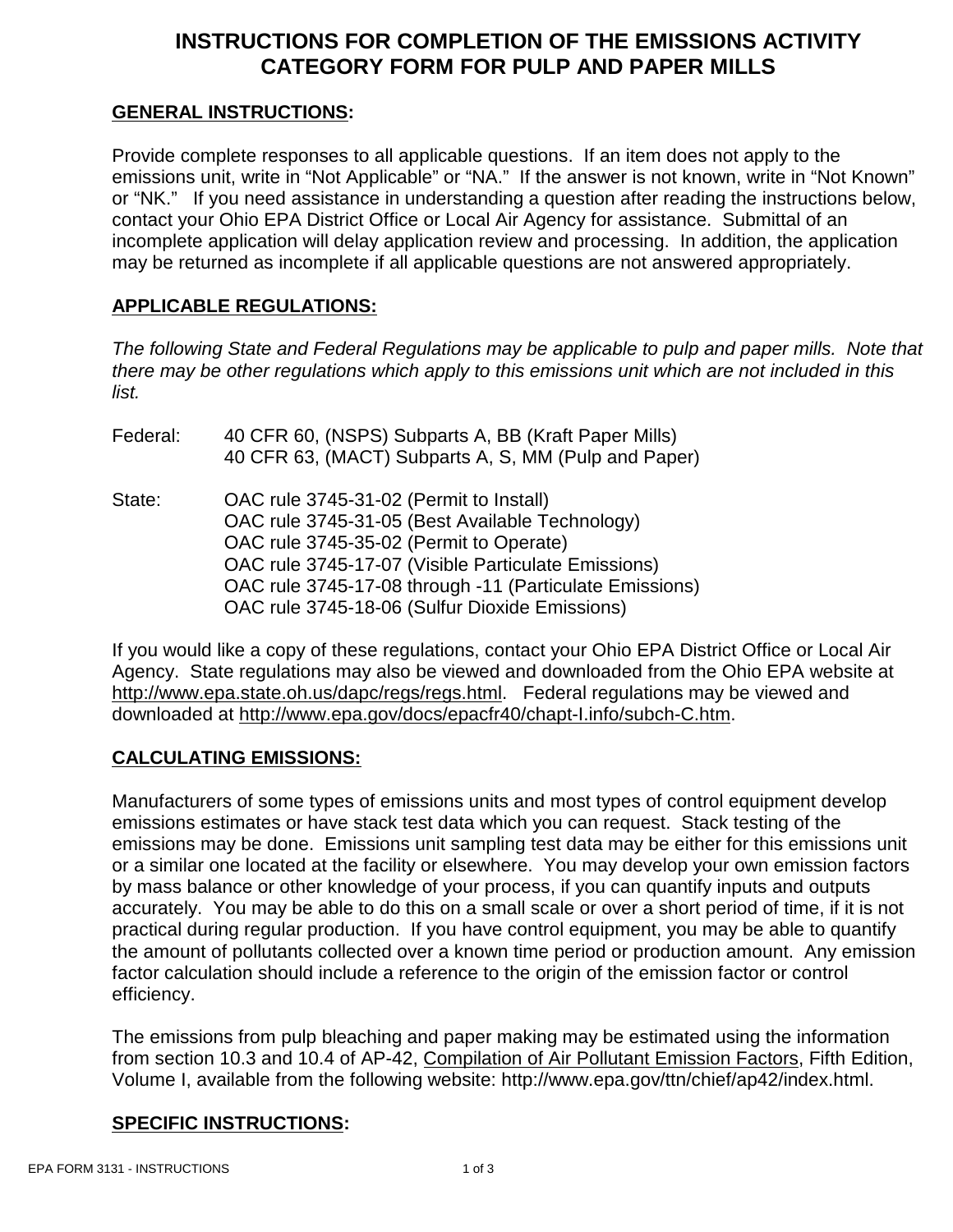- 1. Indicate whether this is an application for a new permit or an application for permit renewal. If applying for a permit renewal, provide the 4-character OEPA emissions unit identification number.
- 2. Provide the maximum number of hours per day and days per year the [EAC CATEGORY] is expected to operate. The following are examples of why the maximum number of hours per day may be less than 24 or the maximum number of days per year may be less than 365 (this list is not all-inclusive):
	- The facility can only operate during daylight hours.
	- The process can only operate within a certain range of ambient temperatures.
	- The process is limited by another operation (i.e., a bottleneck).
- 3. This emissions activity category form to be used for certain operations at pulp and paper mills. Typical emissions units to be included on this form are listed in item #3. Please use the specific emissions activity category forms for roadways and parking areas, storage piles, and material handling operations for such units.

Identify the emissions units at the facility by placing a check mark in the appropriate block adjacent to the respective emissions unit type. If there are other emissions units at the facility which are not specifically listed and do not have other applicable emissions activity category forms, please identify such units in the section marked "Other (describe)".

- 5. Please complete the table for all digesters at the facility. "Number of identical units" will identify the number of digesters for which all information in the row is the same. "Control equipment ID" should be used to identify which control equipment, detailed in the permit application form, is used to control emissions from this digester.
- 6. Please complete the table for all evaporators at the facility. "Number of identical units" will identify the number of evaporators for which all information in the row is the same. "Control equipment ID" should be used to identify which control equipment, detailed in the permit application form, is used to control emissions from this evaporator.
- 7. Please complete the table for all paper machines at the facility. "Number of identical units" will identify the number of paper machines for which all information in the row is the same. "Control equipment ID" should be used to identify which control equipment, detailed in the permit application form, is used to control emissions from this paper machines.
- 8. Please complete the table for all washing systems at the facility. "Number of identical units" will identify the number of washing systems for which all information in the row is the same. "Control equipment ID" should be used to identify which control equipment, detailed in the permit application form, is used to control emissions from this washing system.
- 9. Please complete the table for all slakers at the facility. "Number of identical units" will identify the number of slakers for which all information in the row is the same. "Control equipment ID" should be used to identify which control equipment, detailed in the permit application form, is used to control emissions from this slaker.
- 10. Please complete the table for all lime kilns at the facility. "Number of identical units" will identify the number of lime kilns for which all information in the row is the same. "Control